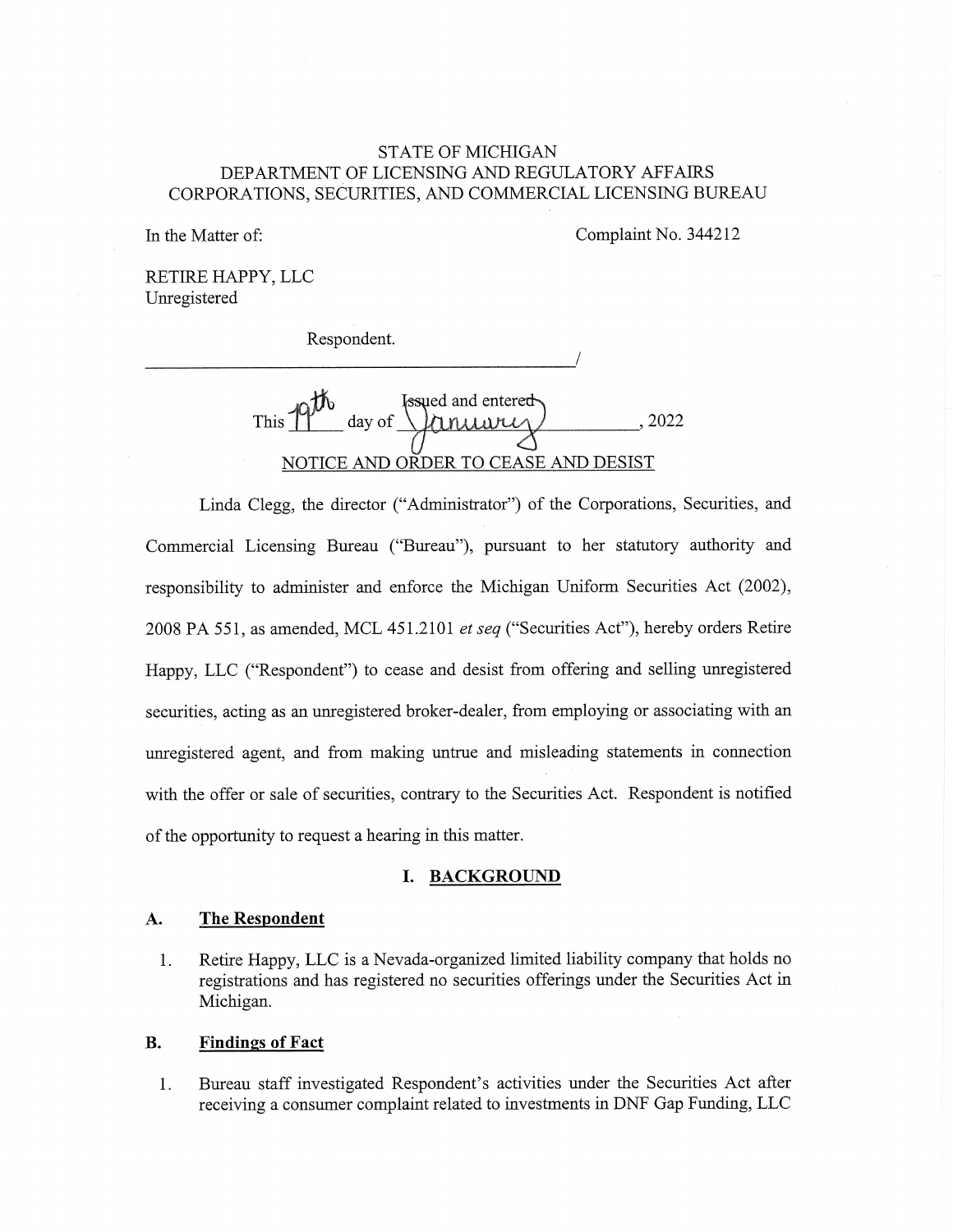and CryoTherm USA, Inc. that were offered and sold by Respondent and its unregistered agent Josh Stoll ("Stoll").

- 2. The investigation developed evidence that Respondent by its agent Stoll sold a \$50,000 DNF Gap Funding, LLC promissory note investment and a \$50,000 CryoTherm USA, Inc. promissory note investment to a Michigan investor.' The investments were not registered and none of Respondent, Stoll, or the issuers of the notes have identified a relevant exemption, exception, preemption, or exclusion justifying the failure to register the securities offerings.
- 3. The investigation developed evidence that the issuers employed or associated with Respondent and Stoll, paying them a commission for each sale of the issuers' securities to an investor. Respondent was not registered as a broker-dealer and Stoll was not registered as an agent under the Securities Act<sup>2</sup>. None of Respondent, Stoll, or the issuers of the notes have identified a relevant exemption, exception, preemption, or exclusion justifying the failures to register.
- 4. The investigation developed evidence that Respondent and Stoll cold-called the Michigan investor and represented that investments with the issuers would each pay a 10% annual return, that the notes were guaranteed not to lose money, and that the notes were safer than the stock market. Based on these assurances, the Michigan investor purchased two promissory notes, one from DNF Gap Funding, LLC and one from CryoThem' USA, Inc. To date, the investor's principal investments have not been repaid despite the notes maturing and the assurances from Respondent and Stoll that the investments were safe and guaranteed.

### II. RELEVANT STATUTORY PROVISIONS

1. Section 301 of the Securities Act, MCL 451.2301, states:

A person shall not offer or sell a security in this state unless 1 or more of the following are met:

(a) The security is a federal covered security.

(b) The security, transaction, or offer is exempted from registration under section 201 to 203.

(c) The security is registered under this act.

<sup>&</sup>lt;sup>1</sup> The Bureau is issuing a Notice and Order to Cease and Desist to each of DNF Gap Funding, LLC and CryoTherm USA, Inc. concurrent with the issuance of this Notice and Order to Cease and Desist.

<sup>&</sup>lt;sup>2</sup> The Bureau is issuing a Notice and Order to Cease and Desist to Stoll concurrent with the issuance of this Notice and Order to Cease and Desist.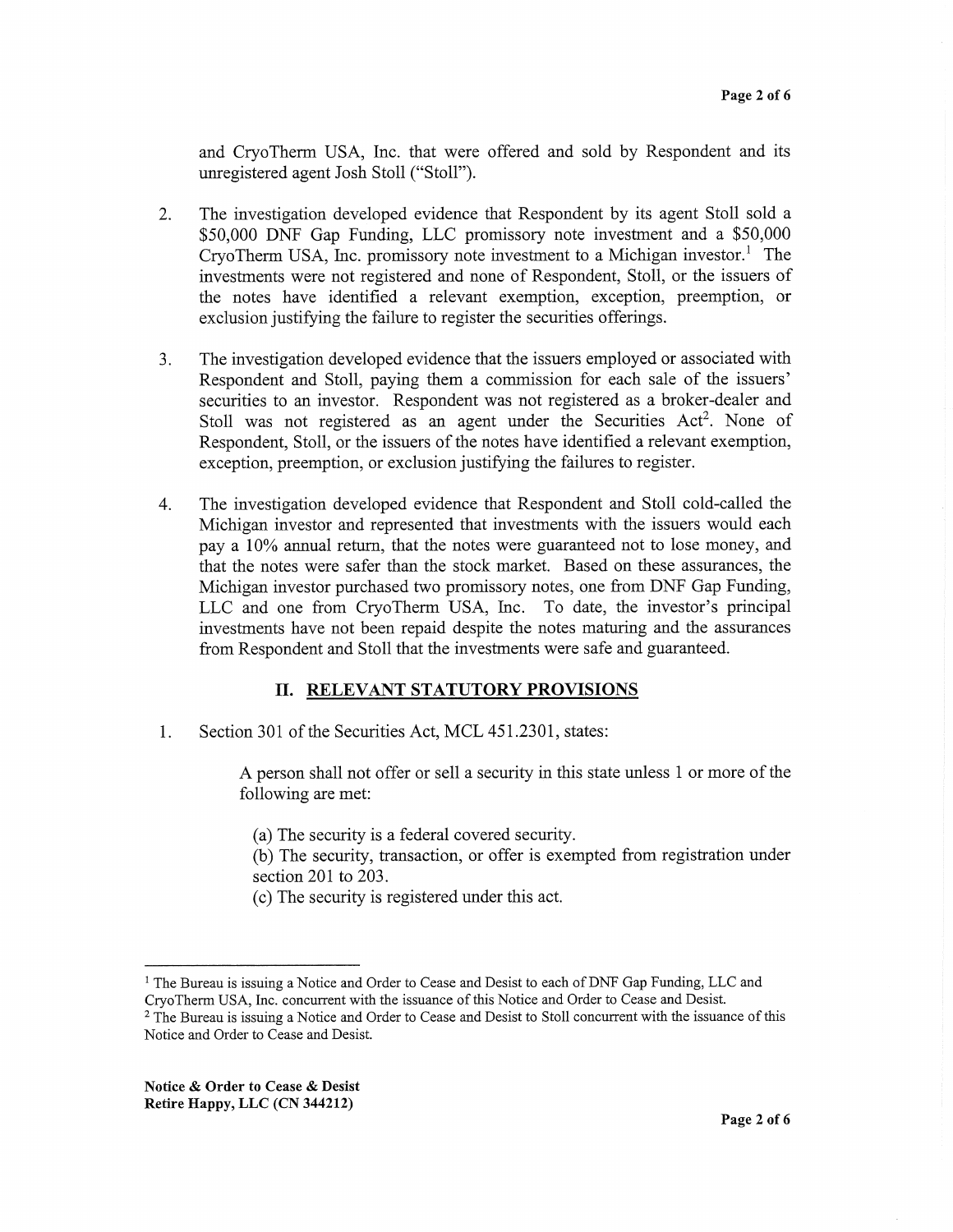2. Section 401(1) of the Securities Act, MCL 451.2401(1), states:

A person shall not transact business in this state as a broker-dealer unless the person is registered under this act as a broker-dealer or is exempt from registration as a broker-dealer under subsection (2) or (4).

3. Section 402(4) of the Securities Act, MCL 451.2402(4), states:

A broker-dealer, or an issuer engaged in offering, selling, or purchasing securities in this state, shall not employ or associate with an agent who transacts business in this state on behalf of broker-dealers or issuers unless the agent is registered under subsection (1) or exempt from registration under subsection (2).

4. Section 501 of the Securities Act, MCL 451.2501, states:

It is unlawful for a person, in connection with the offer, sale, or purchase of a security or the organization or operation of a Michigan investment market under article 4A, to directly or indirectly do any of the following:

(a) Employ a device, scheme, or artifice to defraud.

(b) Make an untrue statement of a material fact or omit to state a material fact necessary in order to make the statements made, in the light of the circumstances under which they were made, not misleading.

(c) Engage in an act, practice, or course of business that operates or would operate as a fraud or deceit on another person.

5. Section 503(1) of the Securities Act, MCL 451.2503(1), states:

In a civil action or administrative proceeding under this act, a person claiming an exemption, exception, preemption, or exclusion has the burden to prove the applicability of the exemption, exception, preemption, or exclusion.

#### III. CONCLUSIONS OF LAW

- 1. Respondent Retire Happy, LLC offered and sold promissory note securities issued by DNF Gap Funding, LLC and CryoTherm USA, Inc. to a Michigan resident. The securities were not federal covered, exempt from registration, or registered, in violation of section 301 of the Securities Act, MCL 451.2301.
- 2. Respondent Retire Happy, LLC acted as a broker-dealer without registration or a properly claimed exemption from registration, in violation of section 401(1) of the Securities Act, MCL 451.2401(1).

Notice & Order to Cease & Desist Retire Happy, LLC (CN 344212)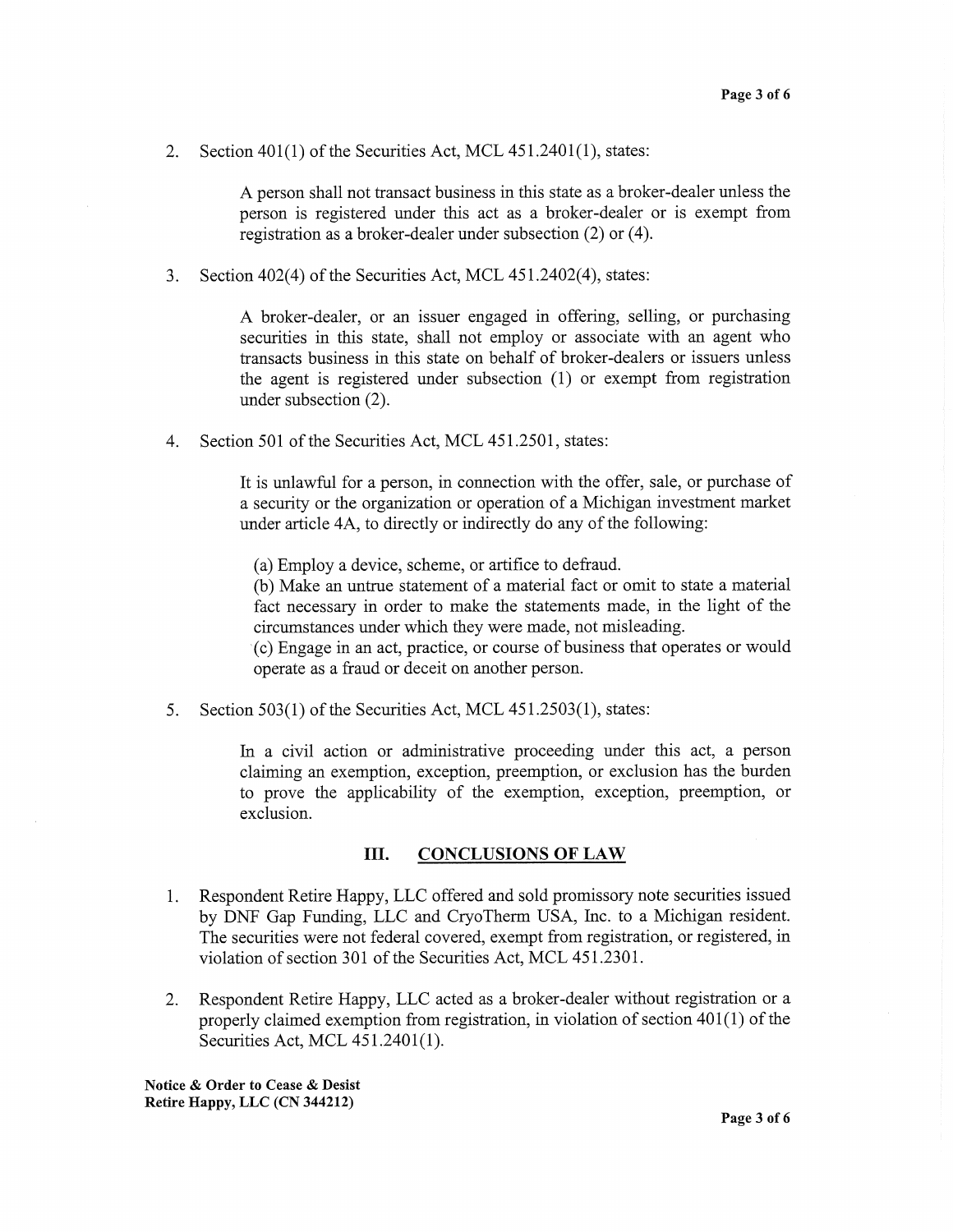- 3. Respondent Retire Happy, LLC employed or associated with an unregistered agent and has not identified a relevant exemption, exception, preemption, or exclusion justifying the failure of that individual to register, in violation of section 402(4) of the Securities Act, MCL 451.2402(4).
- 4. Respondent Retire Happy, LLC made untrue statements of materials fact and omitted to make statements necessary to make other statements made not misleading in connection with the offer or sale of securities when its agent Josh Stoll represented to a Michigan investor that his investments with DNF Gap Funding, LLC and CryoTherm USA, Inc. were guaranteed when that was untrue, and when he stated that the investments were safer than the stock market without stating that the investments may never be repaid. These statements were material, false, and misleading in light of the circumstances under which they were made, in violation of section 501(b) of the Securities Act, MCL 451.2501(b).

#### IV. ORDER

IT IS THEREFORE ORDERED, pursuant to section 604 of the Securities Act, MCL 451.2604, that:

- A. Respondent shall immediately CEASE AND DESIST from offering and selling unregistered securities, from acting as an unregistered broker-dealer, from employing or associating with an unregistered agent, and from making false and misleading statements in connection with the offer or sale of securities, contrary to the Securities Act.
- B. Pursuant to section 604(2) of the Securities Act, this Notice and Order to Cease and Desist is IMMEDIATELY EFFECTIVE.
- C. In a Final Order, the Administrator intends to impose civil fines of \$80,000.00 against Respondent under MCL 451.2604(4). This Notice and Order to Cease and Desist may become final pursuant to Section VI, below.
- D. Pursuant to section 508 of the Securities Act, MCL 451.2508, a person that willfully violates the Securities Act, or an order issued under the Securities Act, is guilty of a felony punishable by imprisonment for not more than 10 years or a fine of not more than \$500,000.00 for each violation, or both. An individual convicted of violating a rule or order under this act may be fined, but shall not be imprisoned, if the individual did not have knowledge of the rule or order.

### V. NOTICE OF OPPORTUNITY FOR HEARING

Section 604 of the Securities Act, MCL 451.2604, provides that Respondent has 30 days beginning with the first day after the date of service of this Notice and Order to Cease

Notice & Order to Cease & Desist Retire Happy, LLC (CN 344212)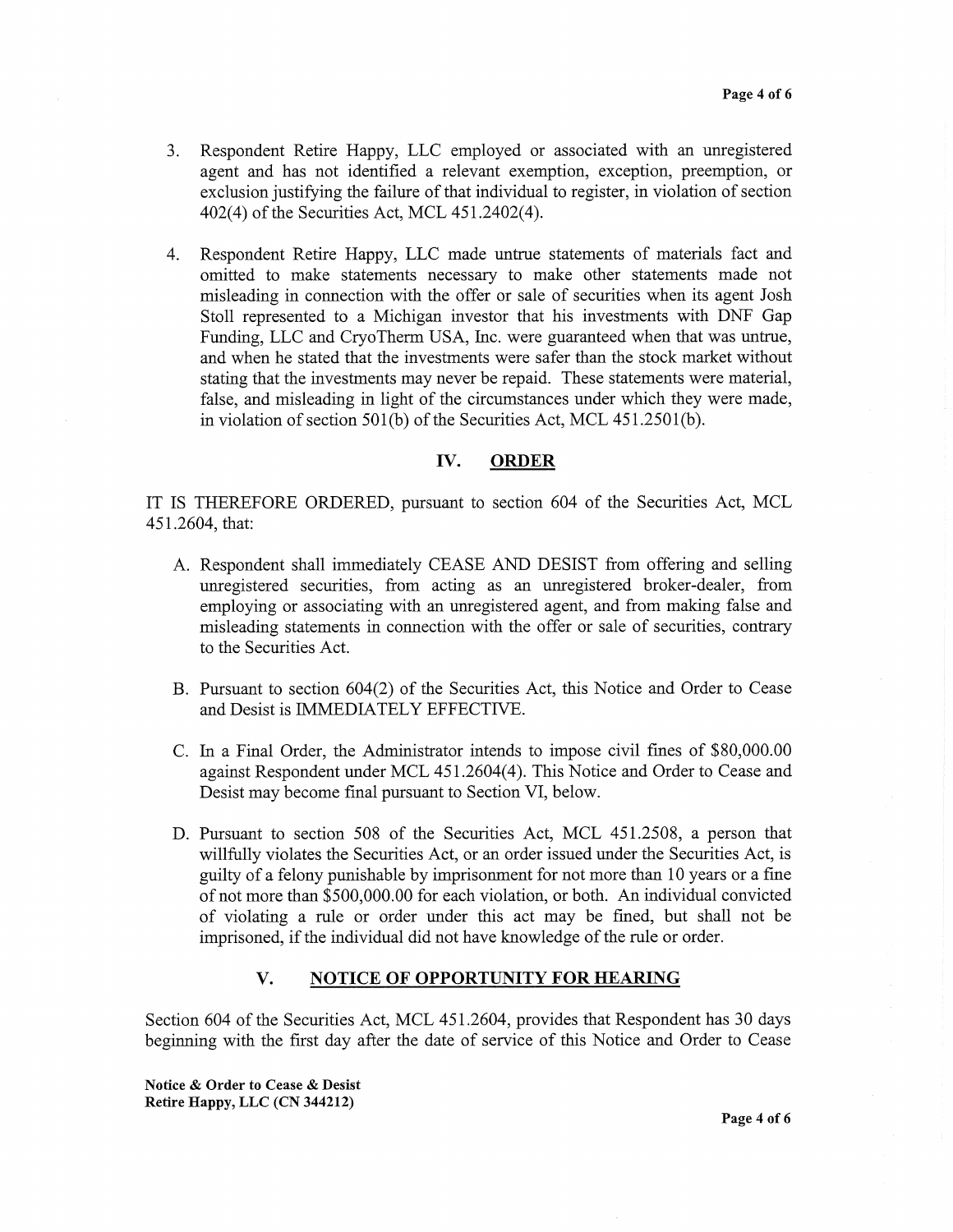and Desist to submit a written request to the Administrator asking that this matter be scheduled for a hearing. If the Administrator receives a written request in a timely manner, the Administrator shall schedule a hearing within 15 days after receipt of the request. The written request for a hearing must be addressed to:

> Corporations, Securities & Commercial Licensing Bureau Regulatory Compliance Division P.O. Box 30018 Lansing, MI 48909

By email: CSCL-FOIA@Michigan.gov

#### VI. ORDER FINAL ABSENT HEARING REQUEST

A. Under section 604 of the Securities Act, MCL 451.2604, the Respondent's failure to submit a written request for a hearing to the Administrator within 30 days after the service date of this NOTICE AND ORDER TO CEASE AND DESIST shall result in this order becoming a FINAL ORDER by operation of law. The FINAL ORDER includes the imposition of the fines cited described in section IV.C., and the fine amounts set forth below will become due and payable to the Administrator within sixty (60) days after the date this order becomes final:

> \$80,000.00 — Retire Happy, LLC, under section 604 of the Securities Act, MCL 451.2604.

B. CIVIL FINE payments should be payable to the STATE OF MICHIGAN and contain identifying information (e.g., names and complaint numbers) and mailed to the following address:

> Corporations, Securities & Commercial Licensing Bureau Final Order Monitoring P.O. Box 30018 Lansing, MI 48909

C. Failure to comply with the terms of this Order within the time frames specified may result in additional administrative penalties, including the summary suspension or continued suspension of all registrations held by Respondent under the Securities Act, the denial of any registration renewal, and/or the denial of any future applications for registration, until full compliance is made. Respondent may voluntarily surrender or withdraw a registration under the Securities Act; however, the surrender or withdrawal will not negate the summary suspension or continued suspension of the relevant registrations or any additional administrative proceedings if a violation of this Order or the Securities Act occurred.

Notice & Order to Cease & Desist Retire Happy, LLC (CN 344212)